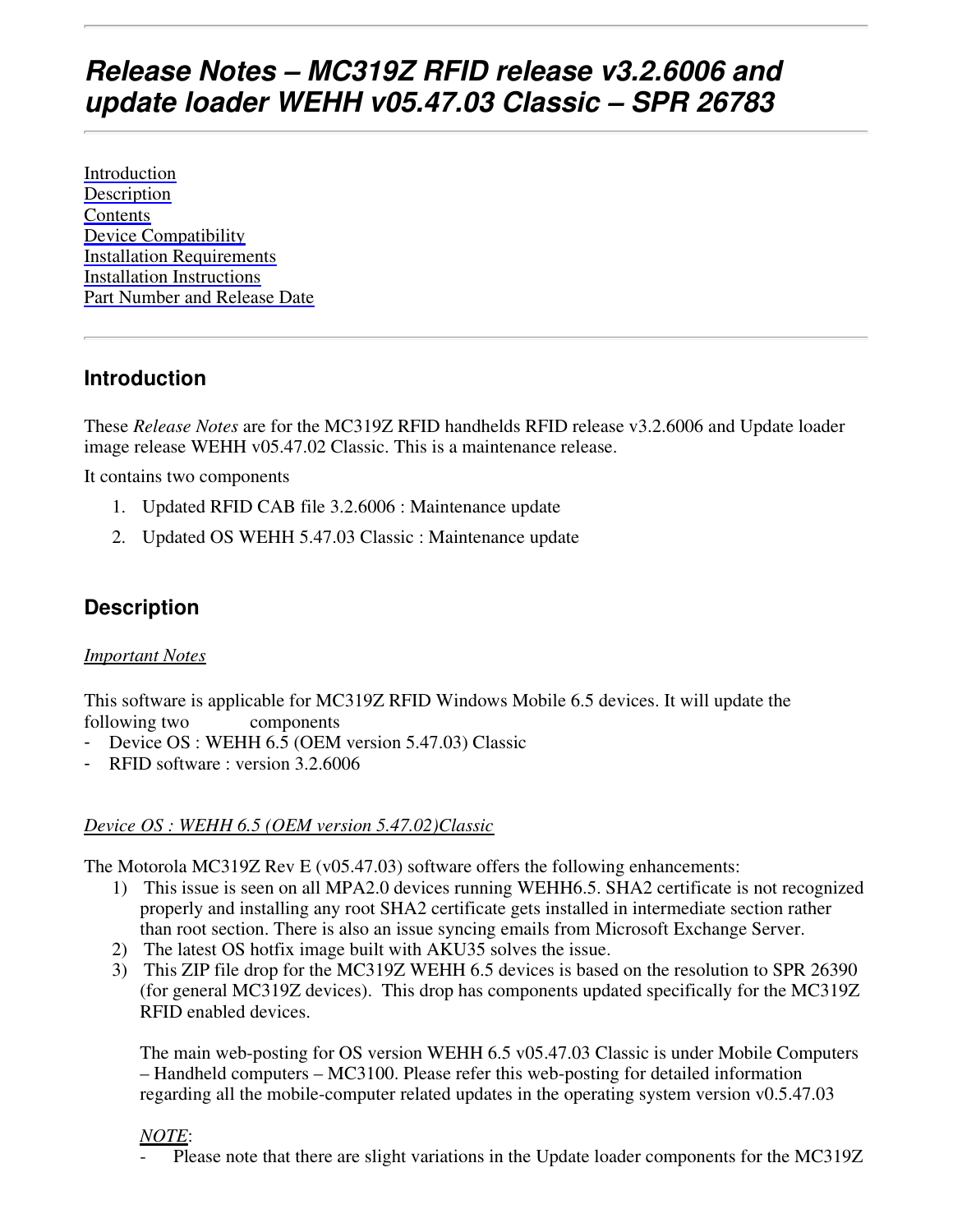RFID device compared the non-RFID MC3100 device. Hence, please only use this update loader image 319Zw65MenUL054703.ZIP with MC319Z devices.

The RFID software has only been tested with the English version of the operating system. To use any of the localized images, please contact the Motorola support desk for assistance.

#### *RFID software : 3.2.6006*

The RFID features of RFID CAB version v3.2.6006 is similar to prior release v3.2.6004.

- Performance/Battery life related improvements from v3.2.6004 are included in this drop v3.2.6004. Please refer previous release notes for details.
- RFID CAB updated to support device with OEM name 'MOTOROLA MC3100G' as well as OEM name 'MOTOROLA MC3100S'
- SPR25706 : MCRFIDInstall failure if new CAB version is installed without stopping MobileRFID.exe.
- SPR25681 : RFIDDemo app response improved.
- SPR25680 : RFID icons disappeared from the start menu after performing a clean boot.

#### *Other notes regarding this update*

This OS and RFID cab file supports all the variants of the MC319Z RFID handheld devices.

#### *Version numbers*

The important version numbers of the new build are as follows.

| <b>OEM</b> version      | 05.47.03       |
|-------------------------|----------------|
| PowerMicro version      | 68.02.0001     |
| Monitor Lite version    | 1.26.3010      |
| <b>IPL</b> version      | 1.04.0000      |
| <b>CPLD</b> version     | 1.00           |
| Partition table version | 2.00.0000      |
| <b>OBM</b> version      | 1.11.000       |
| Fusion version          | 3.00.2.0.0031R |
|                         |                |
| <b>RFID</b> version     | 3.2.6006       |

### **Contents**

RFID version - SPR 26783 – Resolution to SPR 26783

## **Device Compatibility**

This software release has been approved for use with the following Symbol devices.

| $\blacksquare$ Device   | <b>Operating System</b> |
|-------------------------|-------------------------|
| $MC319Z$ (all variants) | $\parallel$ WEHH 6.5    |